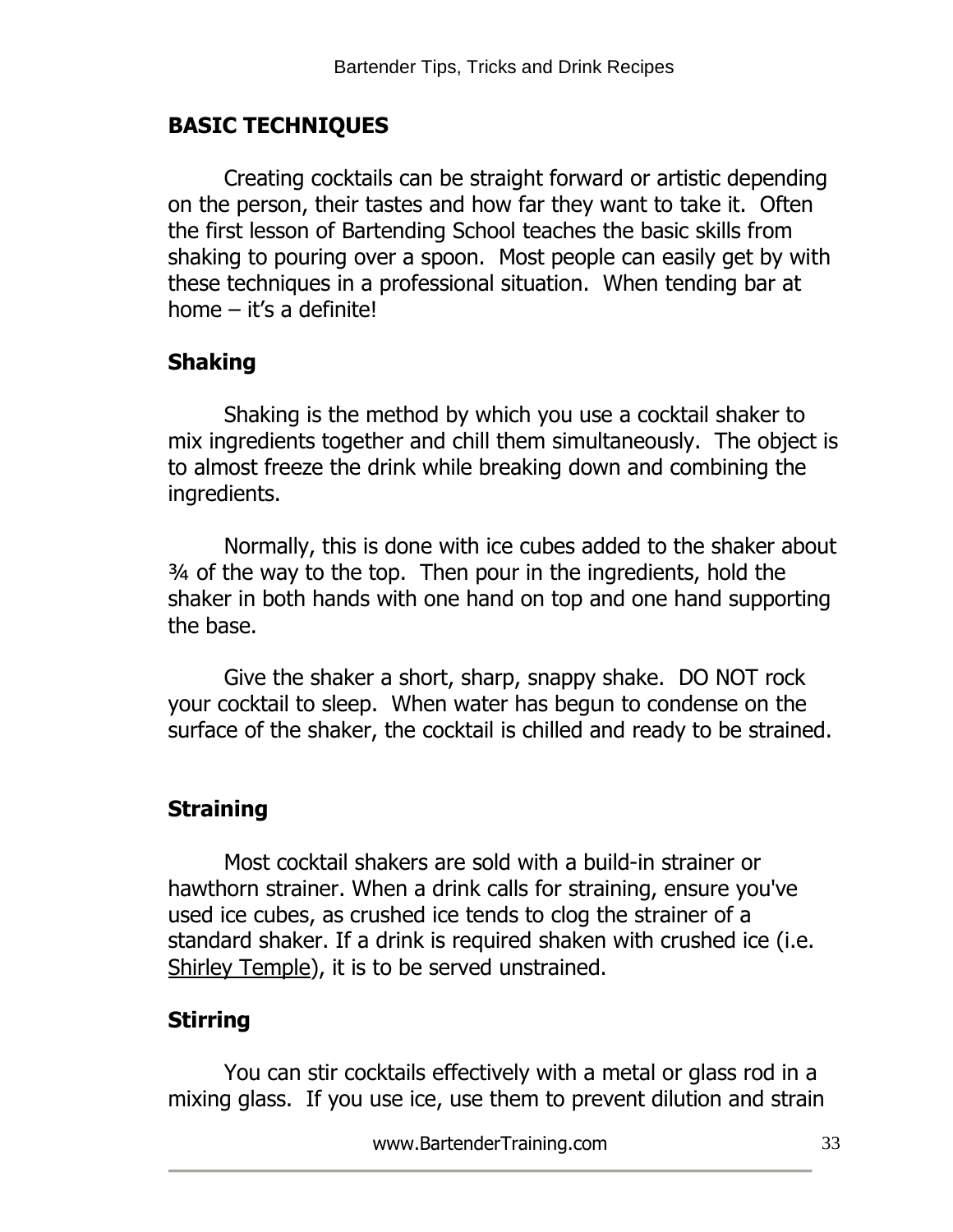the contents into a glass when the surface of the mixing glass begins to collect condensation.

### **Muddling**

To extract the most flavor from certain fresh ingredients such as fruit or mint garnishes, you should crush the ingredient with the muddler on the back end of your bar spoon, or with a pestle.

## **Blending**

An electric blender is often needed for recipes containing fruit or other ingredients that do not break down by shaking. Blending is a great way to combine these ingredients with others creating a smooth, ready to serve mixture.

Some recipes call for ice to be placed in the blender in which case you would use a suitable amount of crushed ice to produce a smooth, pleasant tasting drink.

## **Building**

When building a cocktail, the ingredients are poured into the glass in which the cocktail will be served. Usually, the ingredients are floated on top of each other, but occasionally, a swizzle stick is put in the glass, allowing the ingredients to be mixed.

# **Layering**

To layer or float an ingredient such as cream liquor on top of another, use the rounded, back part of a spoon and rest it against the inside of a glass. Slowly pour the liquor down the spoon and into the glass. The ingredient should run down the inside of the glass and remains separated from the ingredient below it.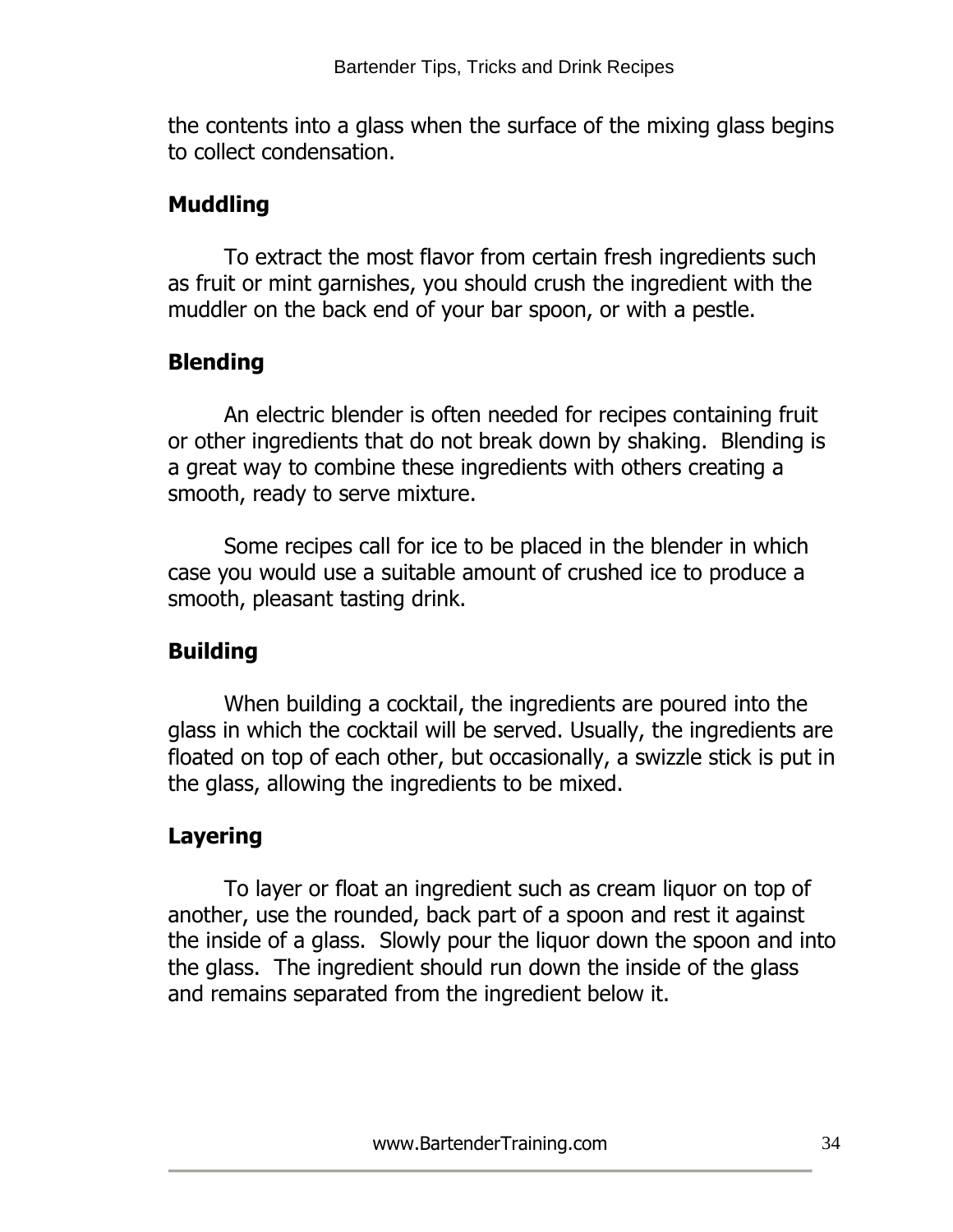## **Flaming**

Flaming is the method by which a cocktail or liquor is set alight, normally to enhance the flavor of a drink. It should only be attempted with caution, and for the above reason only, not to simply look cool.

 Some liquor will ignite quite easily if their proof is high. Heating a small amount of the liquor in a spoon will cause the alcohol to collect at the top, which can then be easily lit. You can then pour this over the prepared ingredients.

Don't add alcohol to ignited drinks and don't leave them unattended. Light them where they pose no danger to anybody else, and ensure no objects can possibly come into contact with any flames from the drink. Always extinguish a flaming drink before consuming it.

There"s nothing more depressing than a "frou frou" drink that has no decoration to it. Here are some of the more popular decoration techniques.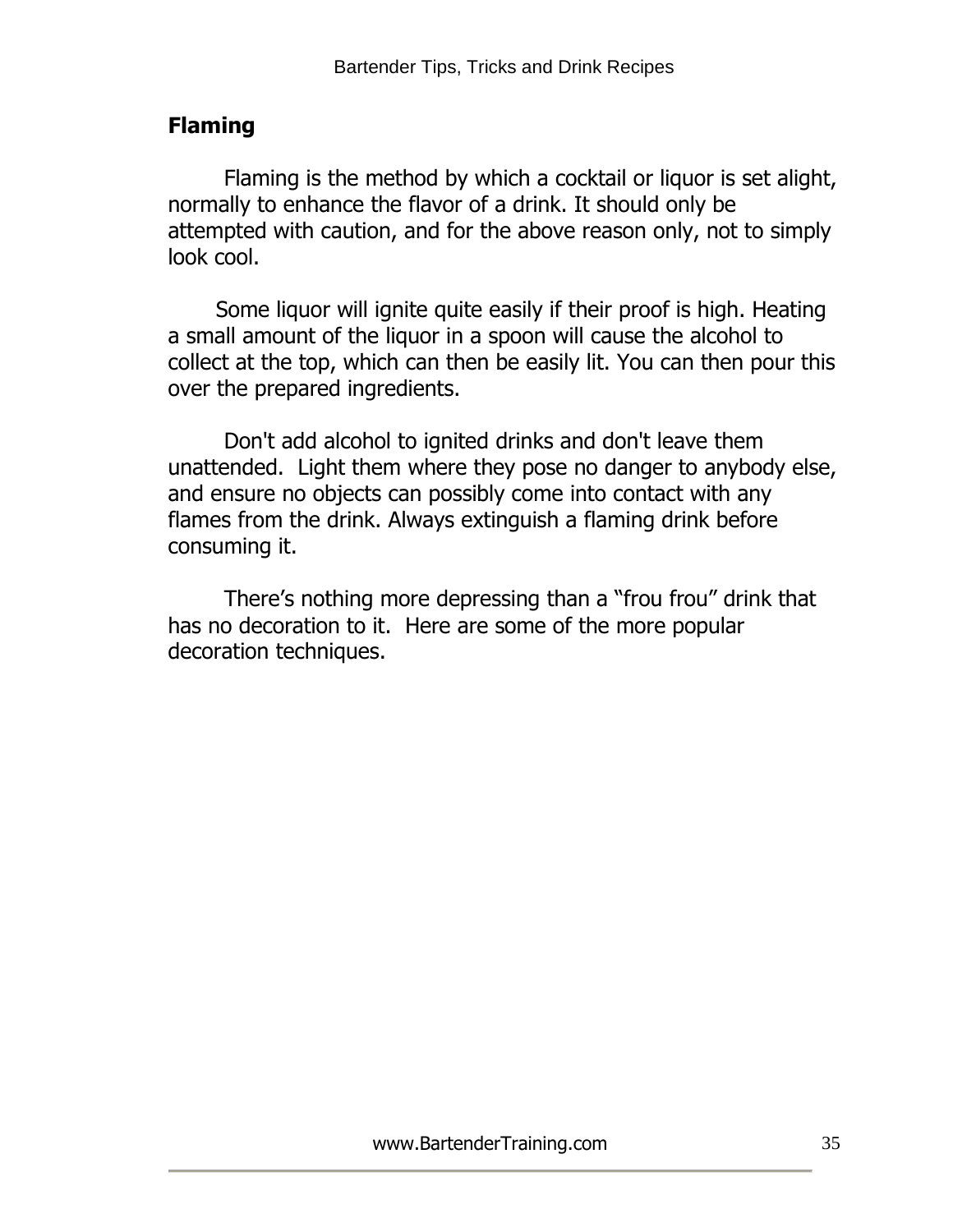### **DECORATING YOUR COCKTAILS**

Decoration of a drink will normally consist of one or two fruit, herb, or cherry garnishes that either complement the flavor of the drink, contrast with the color, or both. It is important that you avoid overpowering the drink. When garnishing with fruit, be careful with the size. If it is too thin, it"s flimsy and uneventful. A too-thick slice can unbalance the look and even flavor of the cocktail.

#### **Citrus Twists**

To make a citrus twist, cut a thin slice of the fruit crosswise and simply twist to serve on the side of a glass or in it.

#### **Citrus Peel Spirals**

To make a spiral of citrus peel, use a parer or vegetable peeler to cut away the skin, working in a circular motion. Take care not to cut into the bitter pith.

#### **Citrus Peel Knots**

Use strips of peel and carefully tie each strip into a knot. Drop into the drink for a nice garnish.

#### **Cherry-it**

Use to drizzle around the inside of the glass before you make the drink. Can be served at room temperature or chilled. The 68 brix cherry juice concentrate from Traverse Bay Farms is recommended.

#### **Cocktail Sticks**

These extremely useful wooden cocktail sticks are needed for spearing through pieces of fruit and cherries. These are not reusable. Plastic cocktail sticks, however, are re-usable provided they are washed and boiled.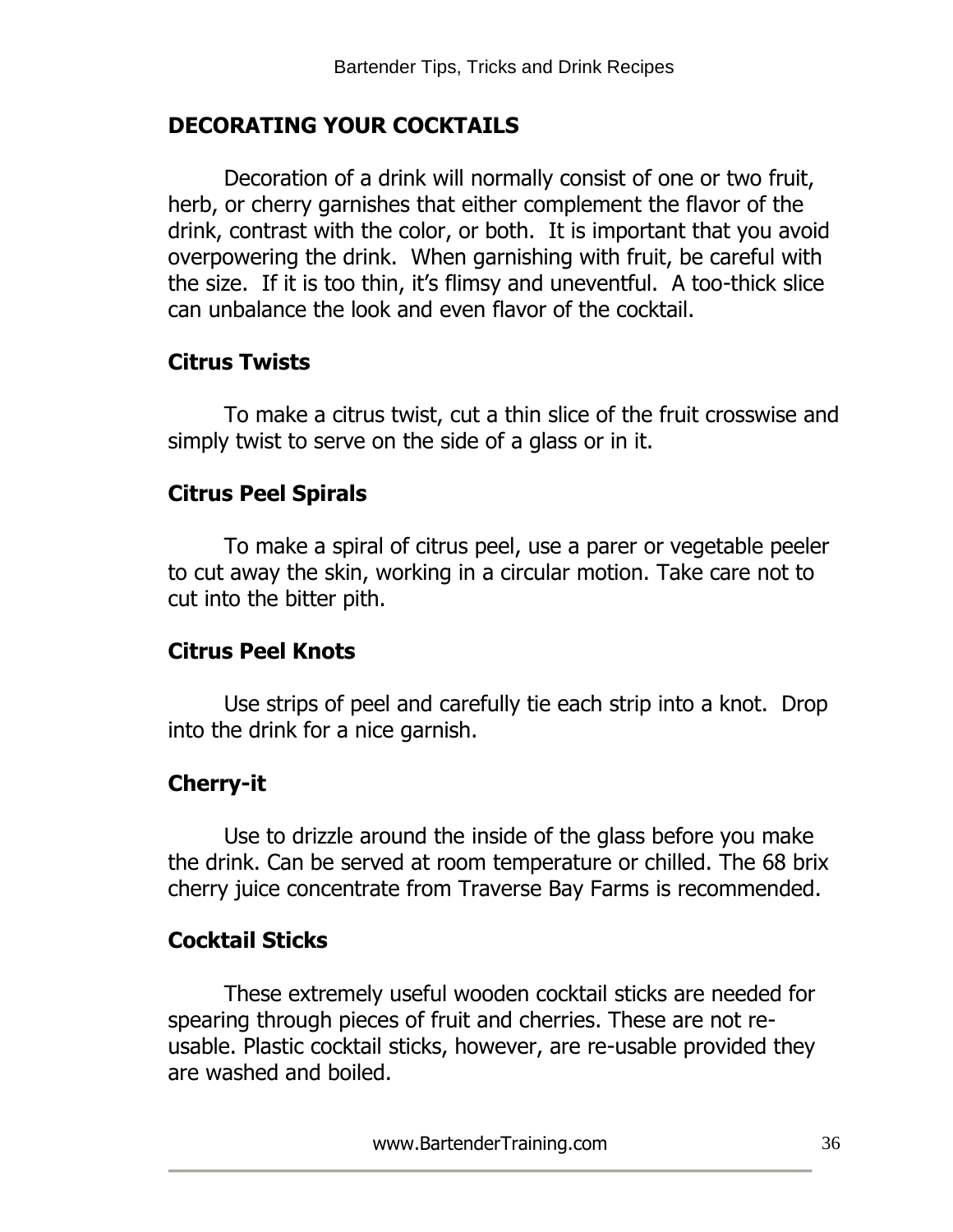### **Frosting/Rimming**

Margaritas and other mixed drinks often call for the rim of the glass to be coated with salt, sugar, or some other ingredient. This is known as frosting or rimming. The easiest way to do this is to rub the rim of the glass with a slice of citrus fruit and then dip the very edge of the rim into a small bowl filled with the sugar or salt.

#### **Maraschino Cherries**

You should always have a plentiful supply of red maraschino cherries to decorate your cocktails with. These are the most widely used of decorations, as well as being available in multiple colors and flavors.

#### **Olives or Onions**

Martinis are often garnished with olives or cocktail onions. Simply skewer one or two with a toothpick and drop into the drink.

#### **Straws**

Straws are essential and go well with many cocktails. These, of course, should never be re-used.

Before we move on to the good part  $-$  recipes  $-$  we need to address the issue of bar safety and hygiene.